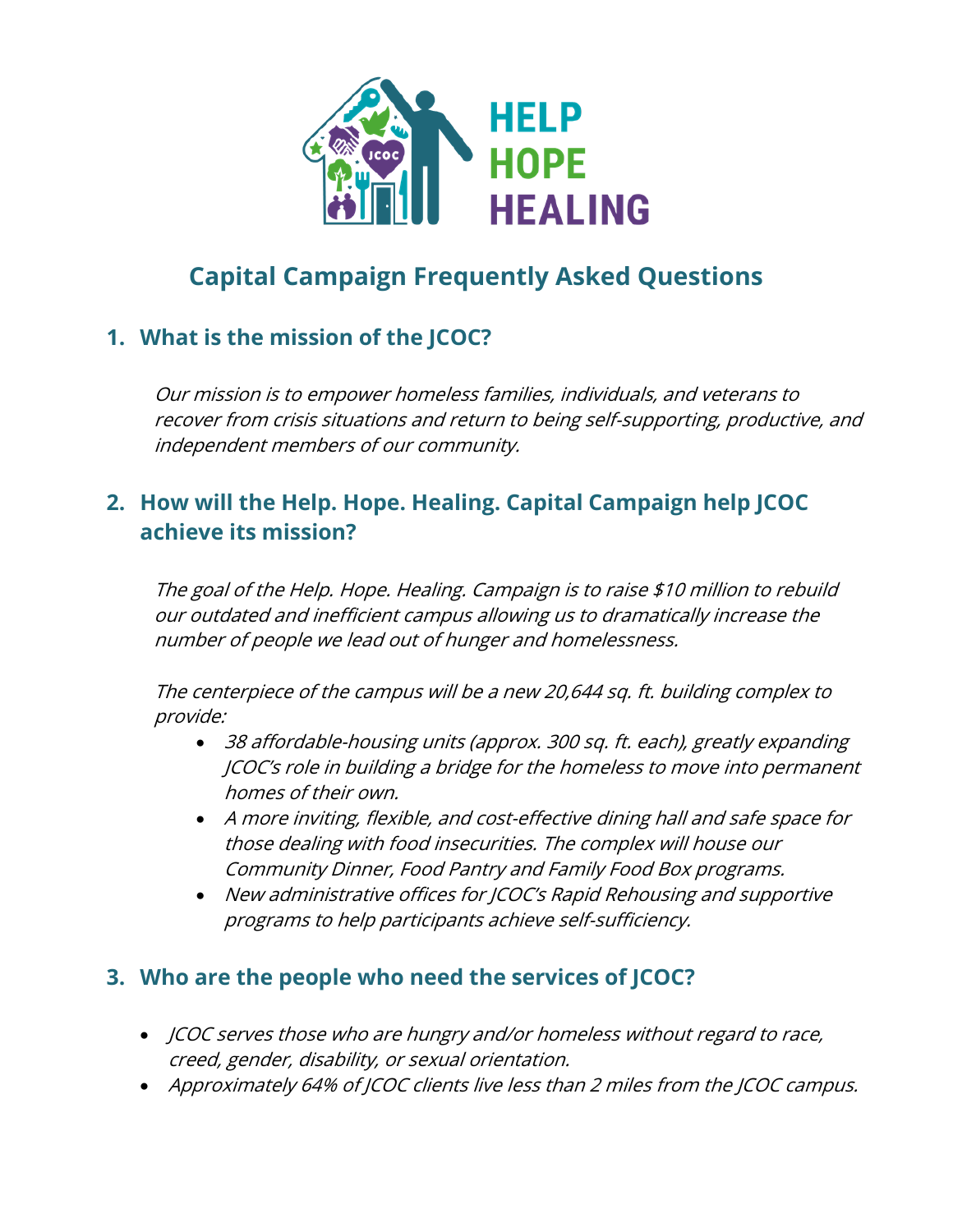- Close to 33% of our clients have no income; the majority of those with income make less than \$2,000 per month.
- Most clients visit JCOC 1-3 times per week.

#### **4. How many people are served by the JCOC and in what ways?**

More than 33,000 people receive life-sustaining and life-changing services through JCOC's housing and feeding programs each year. This includes individuals receiving multiple services. For example, clients attending the community dinner have the opportunity to learn about all of our services including Day Support, Emergency Shelter and Rapid Rehousing. The most vulnerable clients are given priority when referred to our housing programs.

## **5. How is JCOC unique from other area homeless shelters? Why do we need the JCOC?**

- JCOC provides the only year-round emergency shelter for single homeless adults in Virginia Beach, located at the Housing Resource Center on Witchduck Road. Additional services include access to showers, laundry, and mail delivery during the day.
- JCOC provides meals for anyone who is hungry 365 days a year, as well as operates a food pantry and Family Food Box program to alleviate hunger and avoid the choice between food and shelter.

## **6. What is JCOC doing to help those actively serving in our military, veterans, and homeless veterans?**

- JCOC operates a transitional housing program at our West Lane facility which currently serves 16 previously homeless veterans. We also have a Rapid Rehousing Program that places homeless men and women into permanent housing and may provide services for up to 2 years.
- Current military families and veterans can also access our daily Community Dinner Food Pantry and Family Food Box programs.

#### **7. What are the improvements you will make to the campus of JCOC?**

The current JCOC campus is outdated and in need of a major renovation. Funds raised through the Help. Hope. Healing. Campaign will allow us to build a new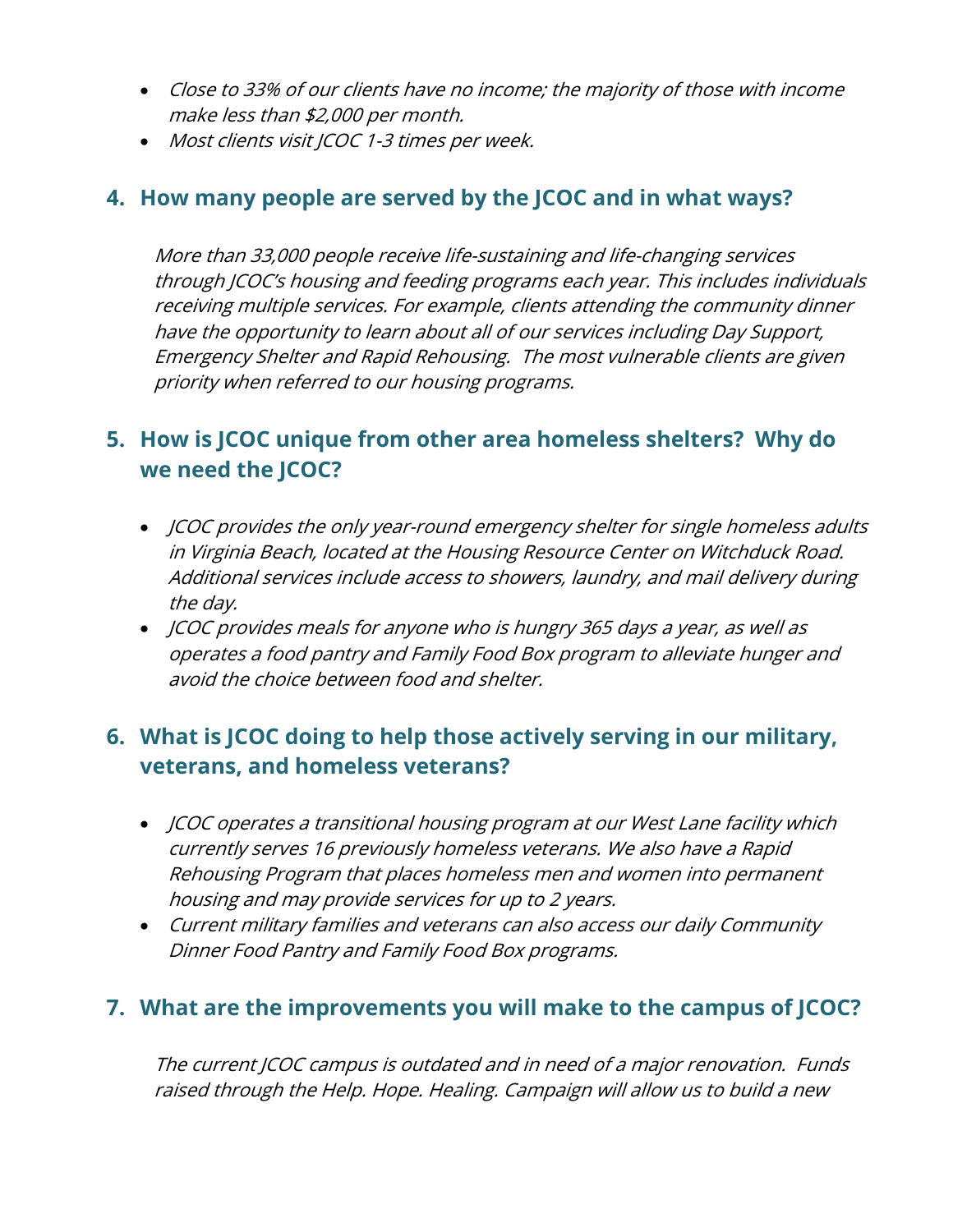20,644 square foot building complex that will provide 38 affordable housing units, a more inviting, flexible, and cost-effective dining hall and safe space for those with food insecurities, and new administrative offices for our Rapid Rehousing and supportive programs. This new building will allow us to expand housing opportunities for people in need of a bridge to permanent homes, help even more people experiencing food insecurity and provide a safe and inviting place for people to receive the services they need.

## **8. Will these improvements allow you to feed more people, expand your housing services, and help our active military and veterans?**

Yes! This campaign comes at an especially critical time. The pandemic has battered the local economy and the employment market, dislodging even more people from the moorings of job and home stability. Escalating rental rates compound issues confronting our clients. These disruptions will be felt for years to come. The vision of the Help. Hope. Healing. Campaign is to build facilities and deliver services to counter the impact of these negative forces.

# **9. Isn't this a "hand out" instead of a "hand up"? By providing housing aren't we enabling people to avoid personal responsibility?**

More than 20,000 people in Virginia Beach are one or two paychecks away from catastrophe. A lost job, an expensive hospital stay or some other misfortune, such as the coronavirus pandemic, has pushed many of our clients past the brink. They ask for nothing more than helping hands, so that they can return to the productive lives so many of the rest of us take for granted. All that's needed, in many cases, is JCOC's skilled intervention—backed by the heartfelt generosity of donors and volunteers like you—to make that important difference.

## **10. How will you determine who can move into the affordable housing? How long can they stay?**

The City of Virginia Beach has a robust list of those in need of affordable housing. Applicants for our veterans transitional housing, permanent supportive housing, and Rapid Rehousing programs are referred to us through a city-coordinated process. All applicants are vetted to ensure they meet eligibility requirements before being placed in appropriate housing. We will use this same process for our